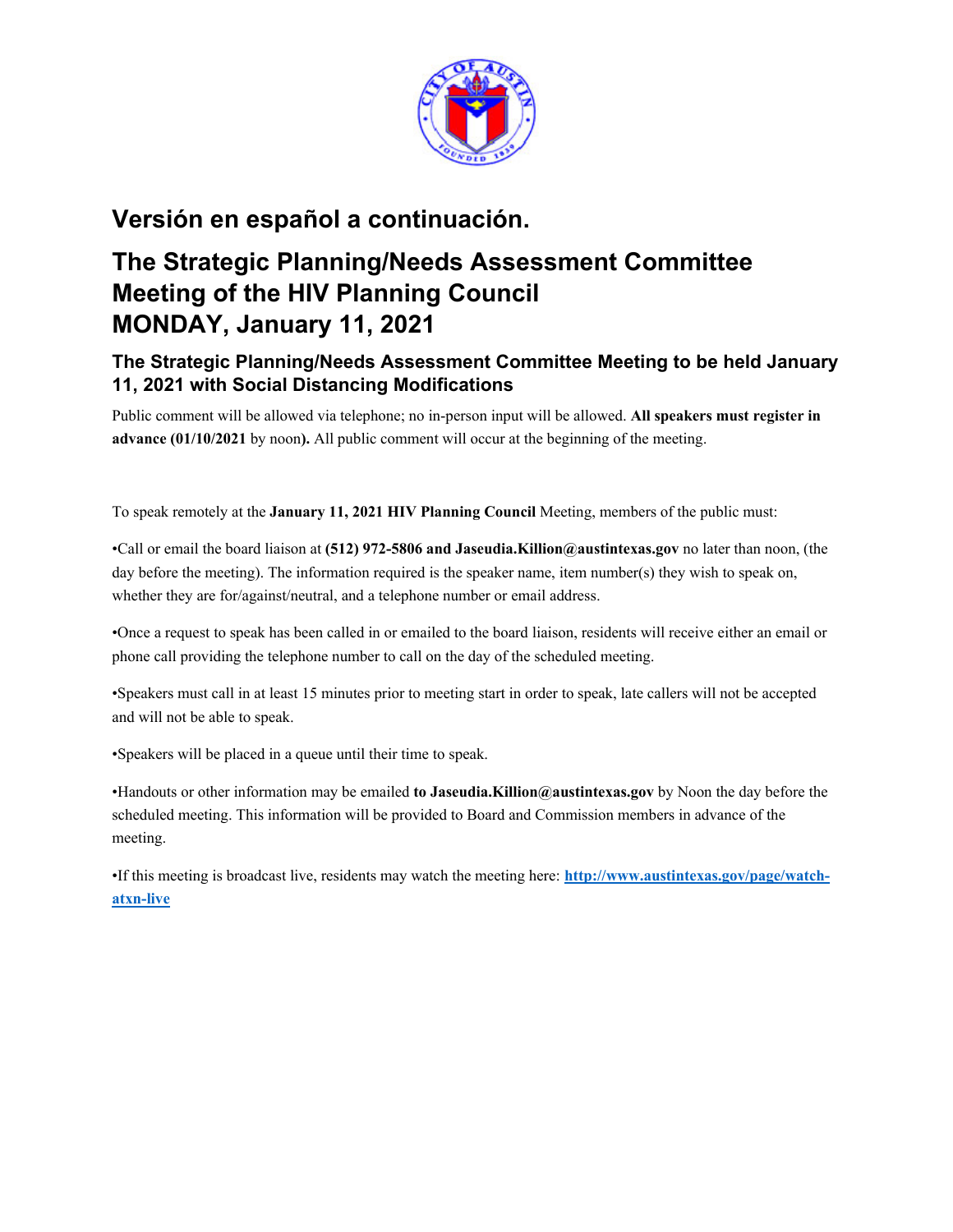

# Reunión del **Strategic Planning/Needs Assessment Committee Meeting of the HIV Planning Council MONDAY, January 11, 2021**  FECHA de la reunion (**January 11, 2021**)

La junta se llevará con modificaciones de distanciamiento social

Se permitirán comentarios públicos por teléfono; no se permitirá ninguna entrada en persona. Todos los oradores deben registrarse con anticipación (**01/10/2021** antes del mediodía). Todos los comentarios públicos se producirán al comienzo de la reunión.

Para hablar de forma remota en la reunión, los miembros del público deben:

• Llame o envíe un correo electrónico al enlace de la junta en (**512) 972-5806 and Jaseudia.Killion@austintexas.gov** a más tardar al mediodía (el día antes de la reunión). La información requerida es el nombre del orador, los números de artículo sobre los que desean hablar, si están a favor / en contra / neutrales, y un número de teléfono o dirección de correo electrónico.

• Una vez que se haya llamado o enviado por correo electrónico una solicitud para hablar al enlace de la junta, los residentes recibirán un correo electrónico o una llamada telefónica con el número de teléfono para llamar el día de la reunión programada.

• Los oradores deben llamar al menos 15 minutos antes del inicio de la reunión para poder hablar, no se aceptarán personas que llamen tarde y no podrán hablar.

• Los oradores se colocarán en una fila hasta que llegue el momento de hablar.

• Los folletos u otra información pueden enviarse por correo electrónico a **Jaseudia.Killion@austintexas.** antes del mediodía del día anterior a la reunión programada. Esta información se proporcionará a los miembros de la Junta y la Comisión antes de la reunión.

• Si esta reunión se transmite en vivo, los residentes pueden ver la reunión aquí: http://www.austintexas.gov/page/watch-atxn-live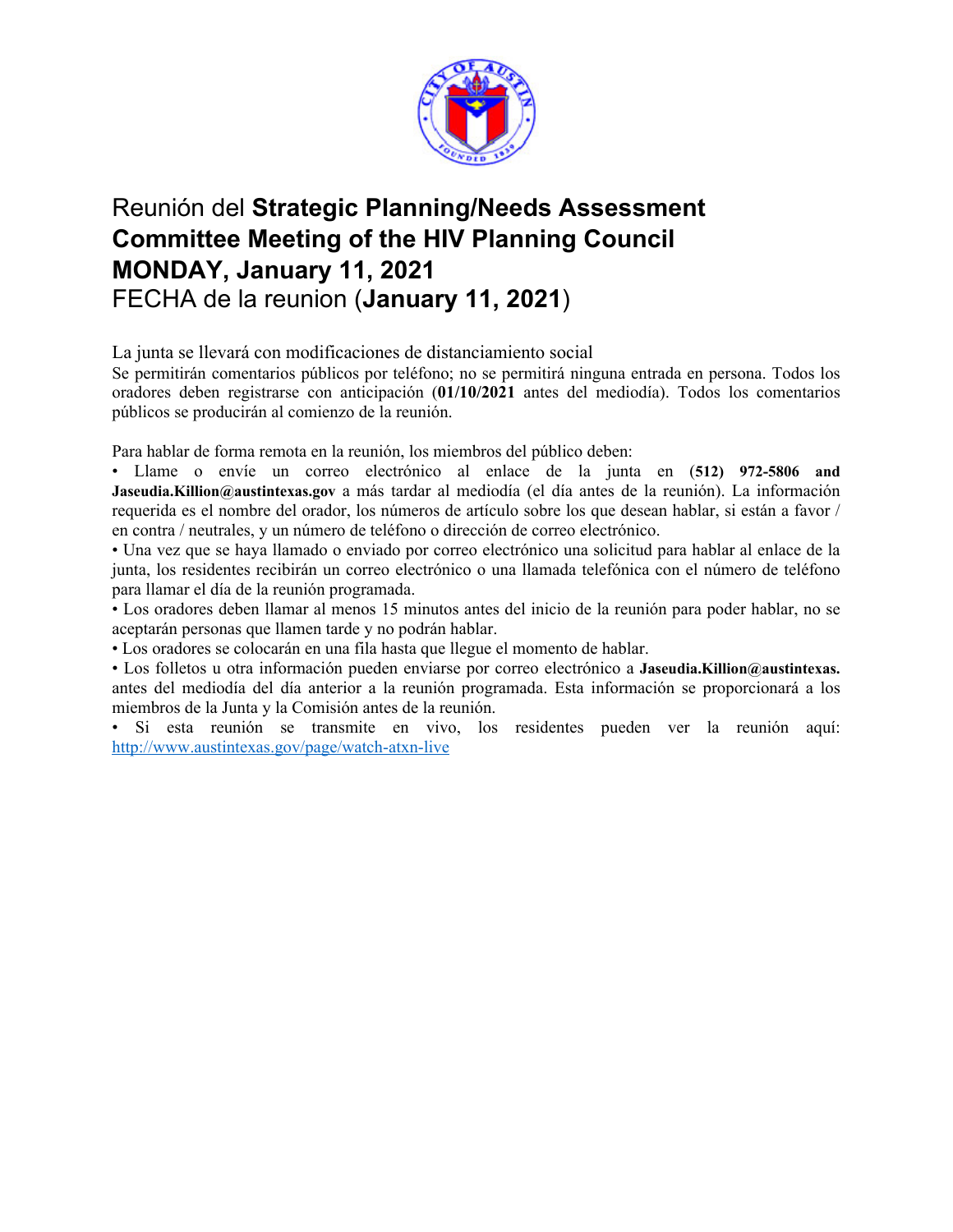

## **HIV PLANNING COUNCIL STRATEGIC PLANNING/NEEDS ASSESSMENT COMMITTEE MONDAY, JANUARY 11, 2021 at 6:00 P.M. CITY HALL/REMOTE**

## **STRATEGIC PLANNING/NEEDS ASSESSMENT COMMITTEE MEMBERS:**

*Committee Chair-Glenn Crawford, Lee Miranda, and Tara Scarbrough* 

#### **AGENDA**

## **CALL TO ORDER**

#### **CITIZEN COMMUNICATION**

Speakers who have registered one day prior to the meeting will have a three-minute allotment to address concerns regarding items on the agenda.

- **1. CERTIFICATION OF QUORUM**
- **2. INTRODUCTION/ANNOUNCEMENTS**
- **3. APPROVAL OF MINUTES**

#### **4. NEEDS ASSESSMENT SURVEY ADMINISTRATION**

a. Discussion around survey administration, timeline, and any issues or ideas

#### **5. 2021 DIRECTIVES**

a. Discussion around potential Directives

### **6. REVIEW ANNUAL CALENDAR**

- i. Review of the work plan calendar for this committee
- ii. Recommendations for training calendar

### **7. HIV PLANNING COUNCIL STAFF REPORT**

iii. Committee Budget Review

**ADJOURNMENT**